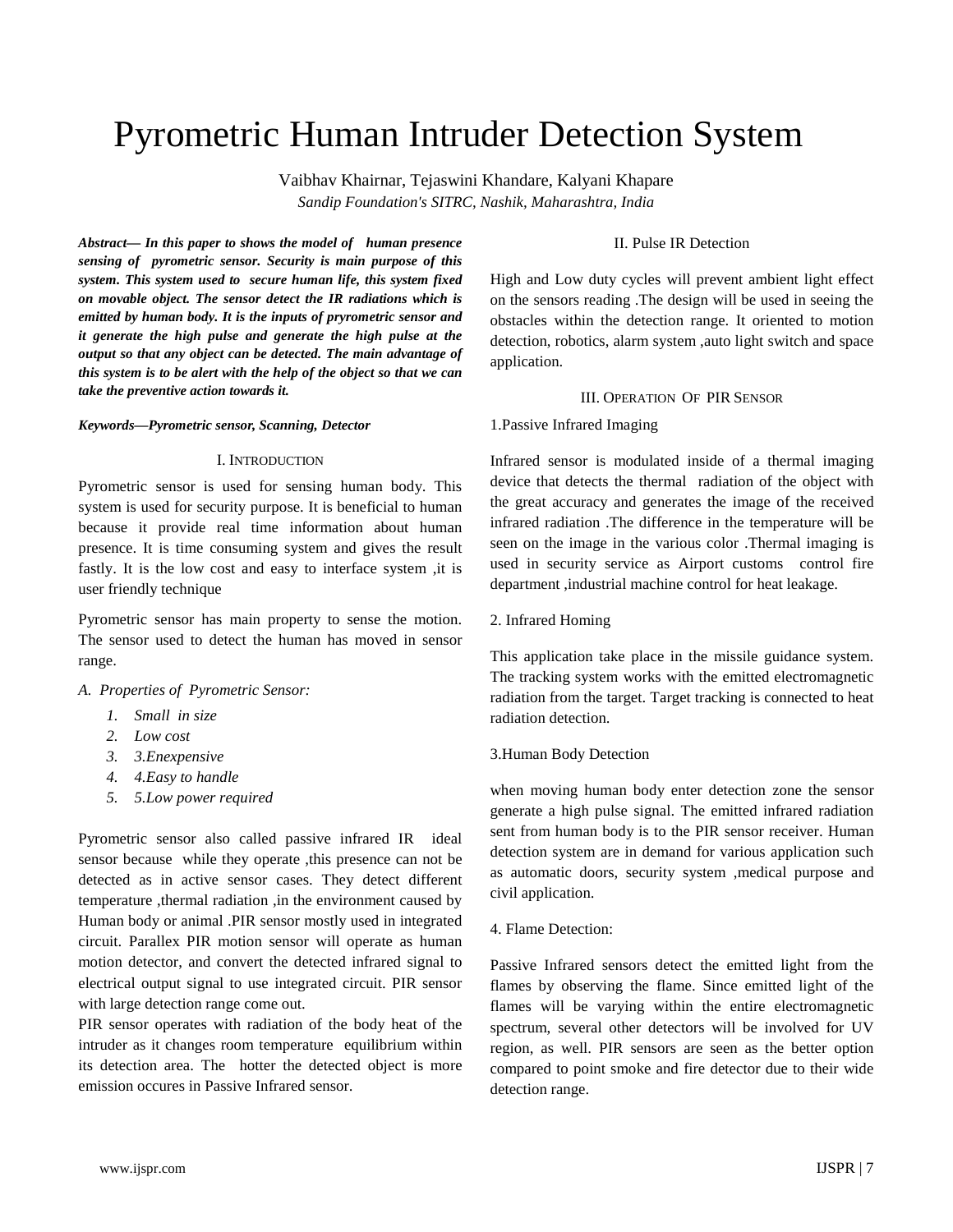IV. BLOCK DIAGRAM



Fig.1: Block Diagram of System

Detection of human body can be done any situation fast well as extremely slow motion. Slow motion range is half meter per second and fast motion range is 3 m/s or 5m/s (18km/hrs.). The output of IR detector signal always responds in particular frequency ranges which can be lies on focus of optical system for moving the speed of human body, which is measured by any electronic circuitry. Thumb rule can be used for relation between velocities, focus and frequency. The range for signals will be 0.08 HZ to 8 HZ with typical Fresnel lens of 25mm focal length. Low frequency range is calculated if the movement of human body is having far distance from the detector.

As human movement is almost near to the detector because of high frequency ranges, the human body mostly emits the heat in terms of infrared rays. If human body enter and sense the area of sensor, IR infrared rays varies the temperature between environment and human body. Also sensor catch these changes in infrared rays cause by human body.

# V. CIRCUIT DIAGRAM

In this system two circuit are their one is the transmitter and receiver .In transmission section to used PIR sensor this sensor sense IR radiation human body .to gives high pulse to the transistor the transistor acts as switch .The transistor send to the pulse to the encoder .the encoder encode the signal and this signal send to the receiver .The receiver to gives the signal to the transistor .the transistor send to the signal decoder the decoder decode the signal it gives the high pulse to the mobile vibrator to vibrate the mobile vibrator it is the output of the circuit. when the human is come onto the sensor the sensor sense the IR radiation of human body and send signal to the receiver and mobile vibrator will be vibrate. It is used for the security purpose .It very needful to the human.



Fig.2: Circuit Diagram of human intruder detection system

VI. PIR SENSOR SPECIFICATION

| Parameter                 |               | <b>Symbol</b> Rating                                              |
|---------------------------|---------------|-------------------------------------------------------------------|
| Supply Voltage            | $\rm V_{cc}$  | 3.3 to 5 VDC at $100\mu A$                                        |
| Output terminal voltage   | $V_{\rm o}$   | $\sim$ 3.3 VDC at 5VDC                                            |
| <b>Detection Distance</b> | ΔL            | 20 feet                                                           |
| Operating Temperature     | $T_{\rm opt}$ | +32 to +158 $\mathrm{^{\circ}F}$ (0 to +70 $\mathrm{^{\circ}C}$ ) |
| Output type               |               | Analog                                                            |
| Typical start up delay    |               | $10 - 60$ sec                                                     |

Table 1: Specification

# VII. PIR SENSOR CONTROLLING

- 1. Wire the PIR sensor to the microcontroller making sure hat Ground goes to the  $-$  pin, Power to the  $+$  pin, and OUT pin of the PIR sensor to the I/O pin of the microcontroller.
- 2. Power up the microcontroller with +5V and connect its ground pin to ground of the power supply.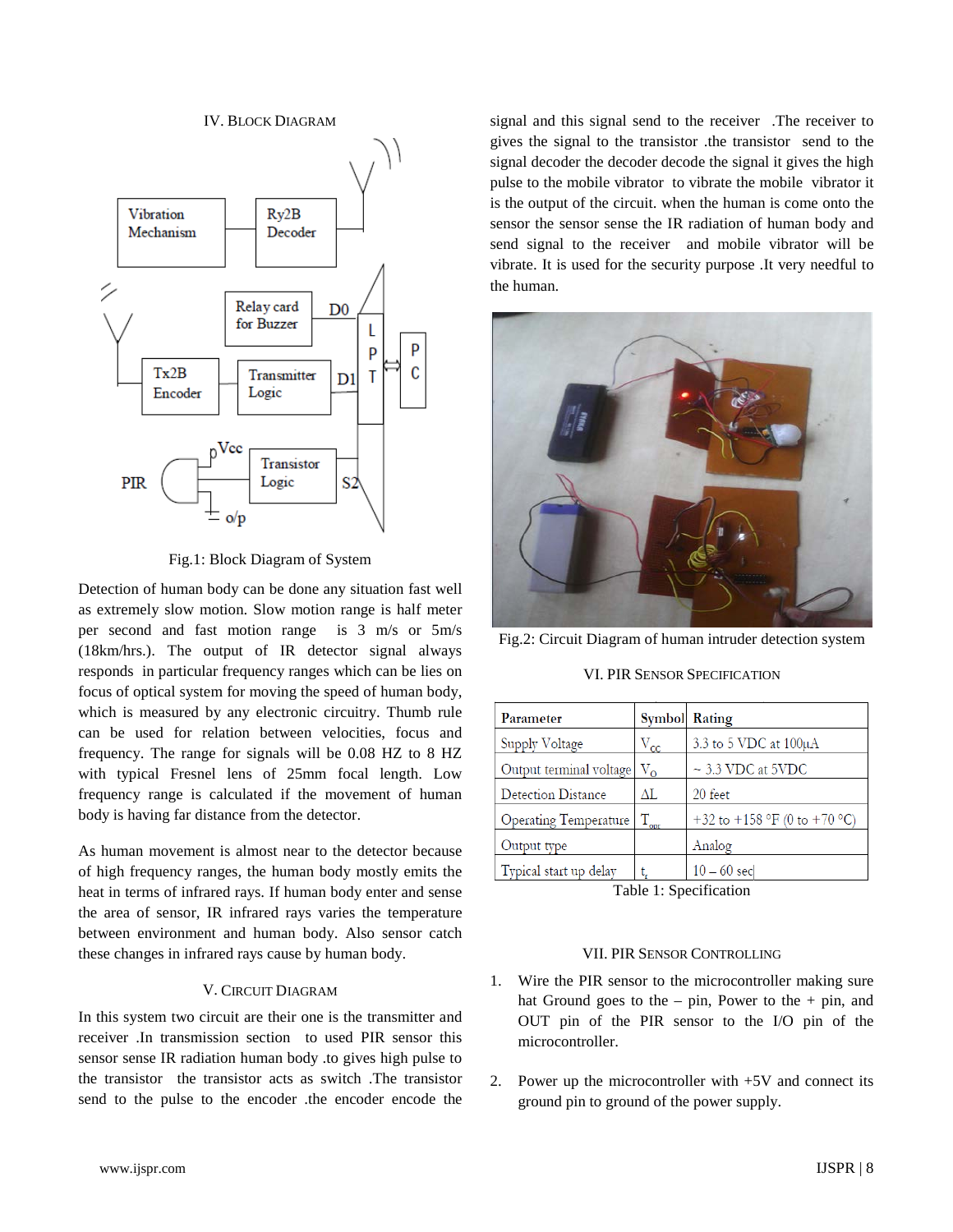- Mark several spots within the detection range and at various angle and distances, and the detection capability of the PIR sensor.
- The microcontroller enables the PIR sensor have a digital output by its ADC feature. When the trigger is left in the high position, the sensor will be retriggered every time there is a change in the PIR beam detection range. Thanks to the microcontroller, the duration of the retriggering could be modified.
- 3. IR and PIR sensors can use the same type of interface cable with three-pin header since the same circuitry structure could be used for both of the sensors. There is sample circuitry diagram of the Sharp IR sensor. It is the same works basically IR sensor could be removed from the circuitry and replaced with Parallax PIR sensor.

# VIII. PIR SENSOR :INTERNAL CIRCUIT ARCHITECTURE



Fig. 3:internal circuit architecture

| Red:    | Voltage input:         | $(V_{cc})$ | $(+5V)$     |
|---------|------------------------|------------|-------------|
| Yellow: | Voltage output: $(Vo)$ |            | (< 2.5V)    |
| Black   | Ground:                | (GND)      | $\mid$ (0V) |

Table 2:Ratings

#### IX. FEATURES

*Reliability:* Regarding environment condition dry, dusty, wet,cold and hot environment system given accurate result.

*Speed:* It is fast process system required minimum time.

*Accuracy:* It gives proper result and minimum false positive.

*Economy:* System is in and low cost.



## XI. ADVANTAGES

1. A PIR-based motion detector is used to sense the people, animals, or other objects .

2. They are commanly used buzzer alarm and automatically activated lighting system.

- 3. Low complexicity required.
- 4. No need of night vision camera.
- 5. Long range transister simulation.
- 6.It is low cost.

# XII. DISADVANTAGES

1.Detection is not possible non-Human objective due to the robo

2.Long calibration time

3.Specifically sensitive to thermal radiation

4.Unequally sensitive to various distances of the detection range

5.Insensitive to very slow motions or the object (i.e. a body) in standing mode

6.Narrower sensor field view for high temperature range with less sensitivity .

#### www.ijspr.com **IJSPR** | 9